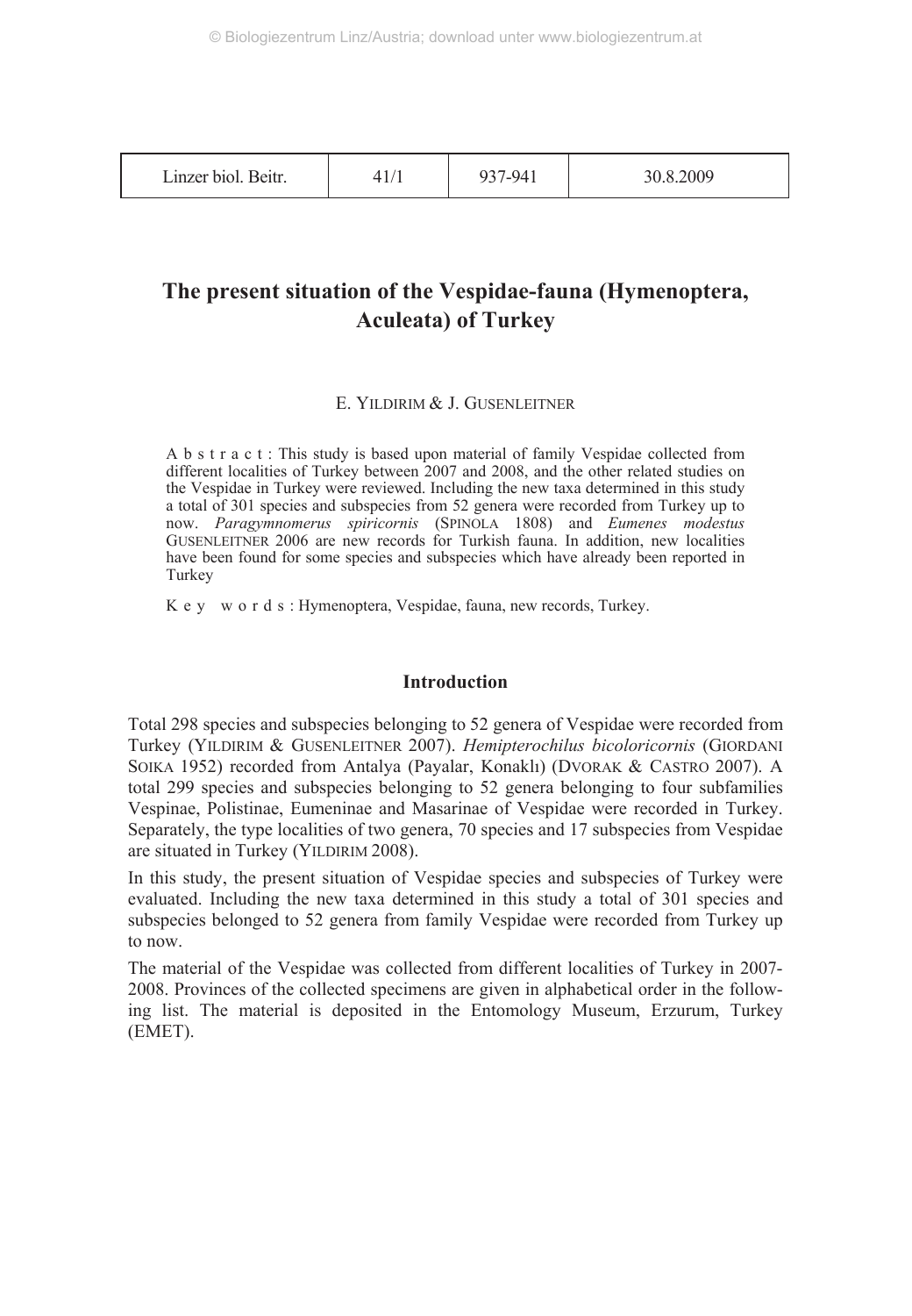## **Results**

## **Subfamily V e s p i n a e**

## *Vespa orientalis* **LINNÉ 1771**

M a t e r i a l e x a m i n e d : Adana: Ceyhan, Botaş, 13.VII.2007, 388; Antalya: 15.VIII.2008, 3ğğ.

## *Vespula* **(***Paravespula***)** *germanica* **(FABRICIUS 1793)**

M a t e r i a l e x a m i n e d : Adana: Karaisalı, Kızıldağ, Akpınar, 1650 m, 22.VII.2007, 2**;** Aksaray: 15.VII.2008, 2 $\upphi$ ; Erzurum: Oltu, Sarısaz, 1400 m, 25.V.2007, 9 $\upphi$ ; 20.VI.2007, 3 $\circ$  $\phi$ , 25.VII.2007, 2gg.

## *Dolichovespula sylvestris* **(SCOPOLI 1763)**

M a t e r i a l e x a m i n e d : Adana: Karaisalı, Kızıldağ, Akpınar, 1650 m, 22.VII.2007, 888; Bayburt: Kopdağı, Şehitler Çeşmesi, 2400 m, 21.VIII.2008, 36 3.

## **Subfamily P o l i s t i n a e**

## *Polistes atrimandibularis* **ZIMMERMANN 1930**

M a t e r i a l e x a m i n e d : <u>Bayburt</u>: Kopdağı, Şehitler Çeşmesi, 2400 m, 21.VIII.2008, *δ*.

## *Polistes biglumis alpium* **BLÜTHGEN 1957**

M a t e r i a l e x a m i n e d : <u>Bayburt</u>: Kopdağı, Şehitler Çeşmesi, 2400 m, 21.VIII.2008, 3 3 3 3, 6ဝ္ဝို: <u>Erzurum</u>: Oltu, Sarısaz, 1400 m, 25.V.2007, 2*δ δ* , 4ဝိုပို.

## *Polistes gallicus* **(LINNÉ 1767)**

M a t e r i a l e x a m i n e d : Adana: Karaisalı, Kızıldağ, Akpınar, 1650 m, 22.VII.2007, 5 $\upphi\mathbf{S}$ ; Adıyaman: Hasancık, 650 m, 3.VII.2008, 4 $\varphi\varphi$ ; Erzurum: Oltu, Sarısaz, 1400 m, 25.V.2007, 3 $\varphi\varphi$ .

## *Polistes nimpha* **(CHRIST 1791)**

M a t e r i a l e x a m i n e d : Adana: Ceyhan, Botaş, 13.VII.2007, 3**;** Antalya: 15.VIII.2008, 2gg, 8; Bayburt: Kopdağı, Şehitler Çeşmesi, 2400 m, 21.VIII.2008, 288; Erzurum: Oltu, Sarisaz,  $1400 \text{ m}, 25 \text{.VII}.2007, 299, 488.$ 

## *Polistes sulcifer* **ZIMMERMANN 1930**

M a t e r i a l e x a m i n e d : Erzurum: Oltu, Sarısaz, 1400 m, 25.VII.2007, 2 $\varphi$   $\varphi$ .

## **Subfamily E u m e n i n a e**

#### *Paragymnomerus* **s.** *spiricornis* **(SPINOLA 1808)**

M a t e r i a l e x a m i n e d :  $\underline{Bayburt}$ : Kopdağı, Şehitler Çeşmesi, 2400 m, 21.VIII.2008,  $\varphi$ .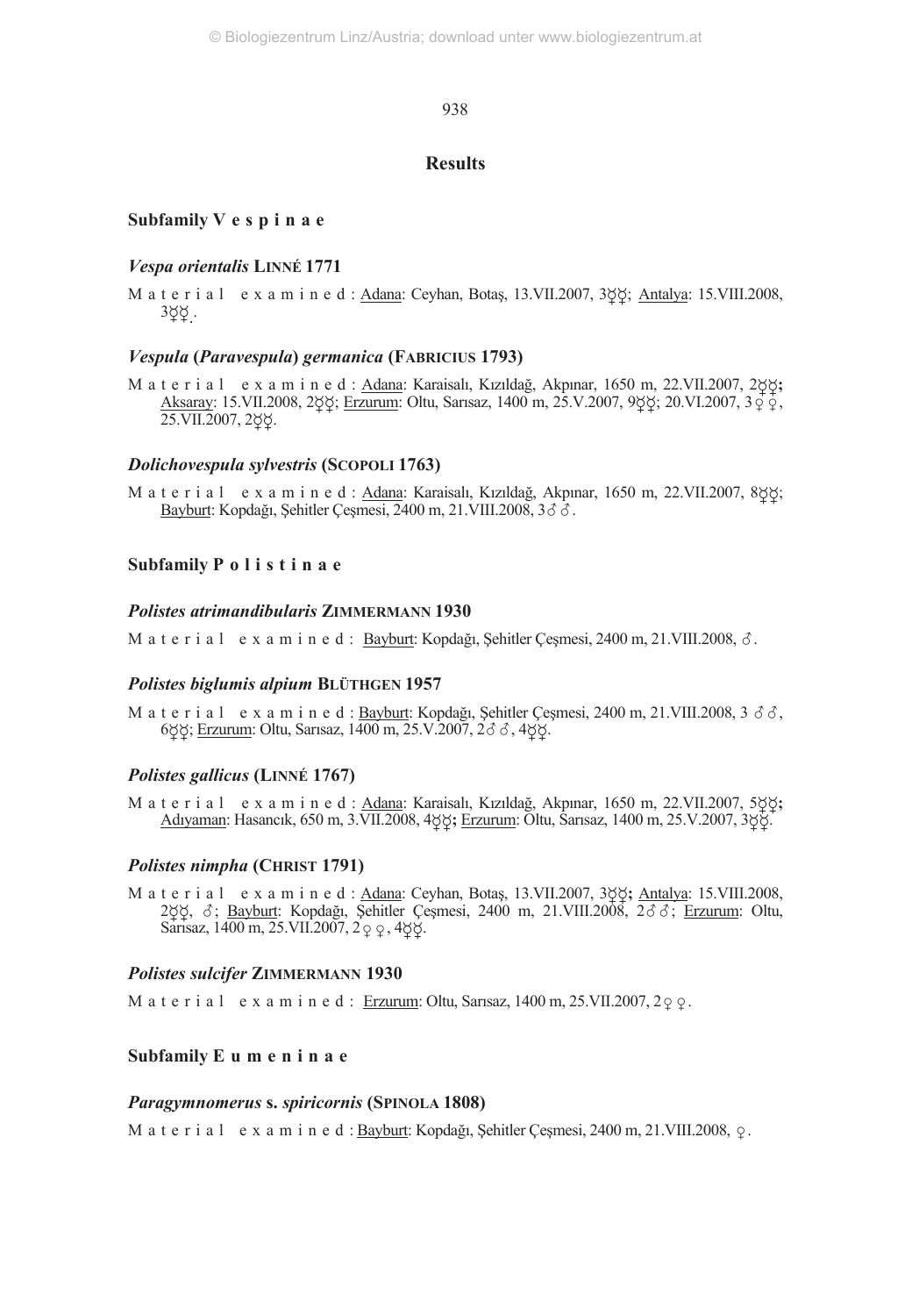Distribution in Turkey: New for the Turkish fauna. Distribution in the world: Europe, eastward to Armenia.

## *Gymnomerus laevipes* **(SHUCKARD 1837)**

M a t e r i a l e x a m i n e d : Erzurum: Oltu, Vocational Training School fields, 1345 m,  $25.V.2007, \delta$ , Sarısaz, 1400 m, 25.VII.2007,  $\varphi$ .

## *Leptochilus* **(***Neoleptochilus***)** *regulus* **(SAUSSURE 1855)**

M a t e r i a l e x a m i n e d : <u>Aksaray</u>: 8.VII.2008, *3* .

## *Leptochilus neutralis* **(GIORDANI SOIKA 1943)**

Material examined: Adana: Ceyhan, Botaş, 13.VII.2007, ç; Adıyaman: Nemrut, 1650 m,  $2.VII.2008, \varphi$ .

## *Tachyancistrocerus rhodensis* **(SAUSSURE 1855)**

M a t e r i a l e x a m i n e d : <u>Adana</u>: Ceyhan, Botaş, 13.VII.2007, 6*3 3* .

## *Jucancistrocerus jucundus* **(MOCSARY 1883)**

M a t e r i a l e x a m i n e d : Erzurum: Oltu, Sarısaz, 1400 m, 25.VI.2007,  $\varphi$ .

## *Eustenancistrocerus israelensis* **GIORDANI SOIKA 1952**

M a t e r i a l e x a m i n e d : Erzurum: Olur,  $1600$  m,  $20$ .VII.2007,  $\circ$ .

## *Antepipona iconia* **(BLÜTHGEN 1951)**

M a t e r i a l e x a m i n e d : <u>Adıyaman</u>: Hasancık, 650 m, 3.VII.2008, 4*3 3* .

## *Parodontodynerus ephippium* **(KLUG 1817)**

M a t e r i a l e x a m i n e d : Bayburt: Kopdağı, Şehitler Çeşmesi, 2400 m, 21.VIII.2008, 200; Erzurum: Oltu, Sarısaz, 1400 m, 20.VII.2007, 2.9.

## *Allodynerus delphinalis* **(GIRAUD 1866)**

M a t e r i a l e x a m i n e d : Bayburt: Kopdağı, Şehitler Çeşmesi, 2400 m, 21.VIII.2008,  $\varphi$ ; Erzurum: Oltu, Sarısaz, 1400 m, 20. VIII. 2007,  $\varphi$ .

## *Pseudepipona herrichii* **(SAUSSURE 1856)**

M a t e r i a l e x a m i n e d : Bayburt: Kopdağı, Şehitler Çeşmesi, 2400 m, 21.VIII.2008,  $\Omega$ .

## *Euodynerus dantici* **(ROSSI 1790)**

M a t e r i a l e x a m i n e d : Bayburt: Kopdağı, Şehitler Çeşmesi, 2400 m, 21.VIII.2008, 26 3.

## *Euodynerus hellenicus* **BLÜTHGEN 1942**

M a t e r i a l e x a m i n e d : <u>Adıyaman</u>: Hasancık, 650 m, 3VII.2008, *δ*.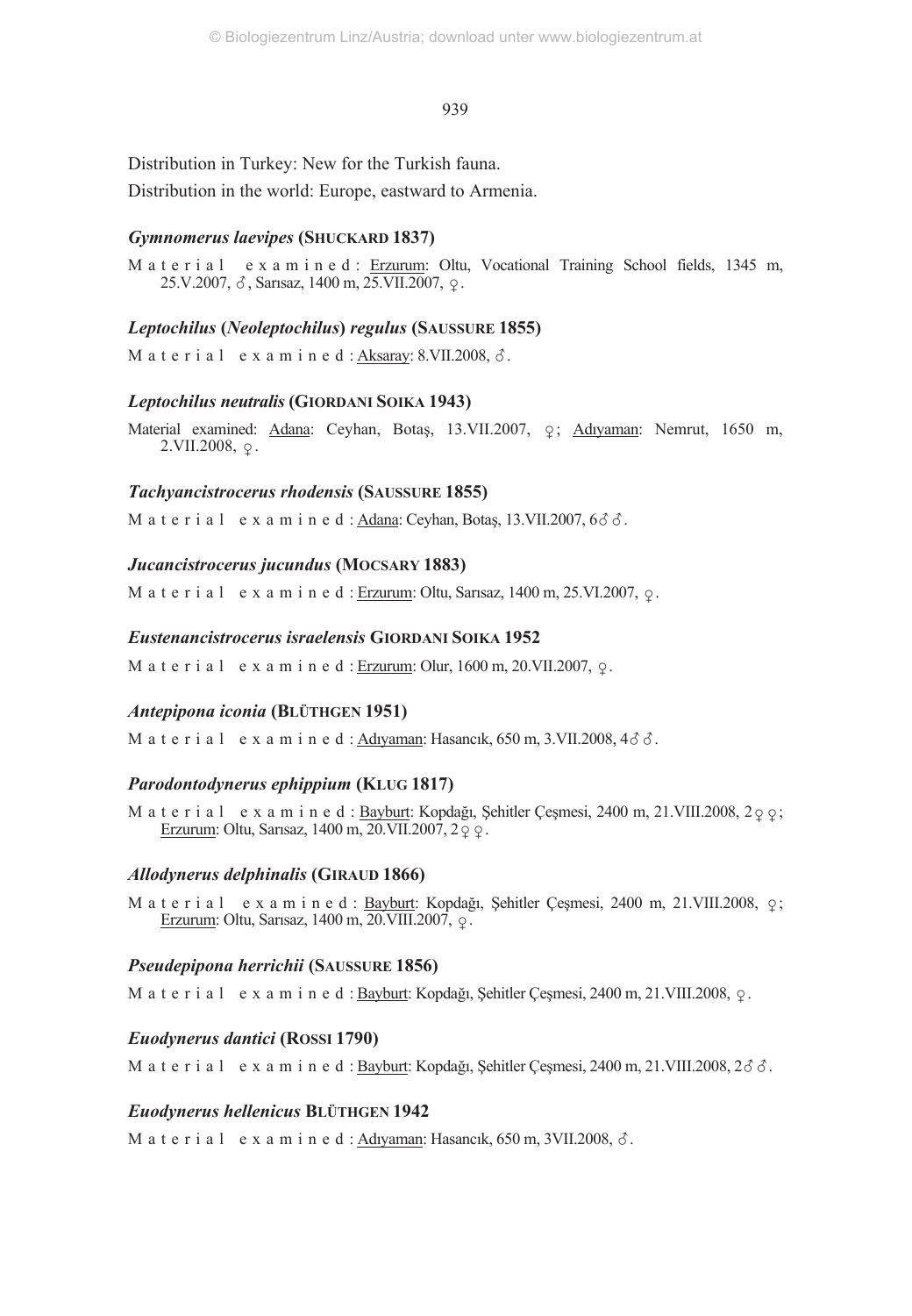## *Euodynerus curictensis* **BLÜTHGEN 1940**

M a t e r i a l e x a m i n e d : <u>Adana</u>: Karaisalı, Kızıldağ, Akpınar, 1650 m, 22.VII.2007, 6*3 c*.

## *Euodynerus disconotatus* **(LICHTENSTEIN 1884)**

M a t e r i a l e x a m i n e d : <u>Adana</u>: Ceyhan, Botaş, 13.VII.2007, δ, Karaisalı, Kızıldağ, Akpınar, 1650 m, 22.VII.2007, *3*.

## *Ancistrocerus parietum* **(LINNAEUS 1758)**

M a t e r i a l e x a m i n e d : <u>Bayburt</u>: Kopdağı, Şehitler Çeşmesi, 2400 m, 21.VIII.2008, 8δδ.

## *Symmorphus crassicornis* **(PANZER 1798)**

M a t e r i a l e x a m i n e d : Erzurum: Oltu, Sarısaz,  $1400$  m,  $25$ .VII.2007,  $2\circ \circ$ .

## *Eumenes coarctatus* **(LINNAEUS 1758)**

M a t e r i a l e x a m i n e d : Bayburt: Kopdağı, Şehitler Çeşmesi, 2400 m, 21.VIII.2008,  $\varphi$ , 433.

## *Eumenes mediterraneus* **KRIECHBAUMER 1879**

M a t e r i a l = e x a m i n e d : <u>Adana</u>: Ceyhan, Botaş, 13.VII.2007, 5♂♂, Karaisalı, Kızıldağ, Akpınar, 1650 m, 22.VII.2007, 5 q q, 4 d d; Adıyaman: Hasancık, 650 m, 3VII.2008, 4 d d;<br>http://www.2000.2.1.1.2007, 5 q q, 4 d d; . 2008, 36 Å. <u>Antalya</u>: 15.VIII.2008, 36 Å

#### *Eumenes modestus* **GUSENLEITNER 2006**

M a t e r i a l e x a m i n e d : <u>Hakkari</u>: 25 km SW, 1200 m, 30.V.1980, *δ*, leg. K. Warncke, W Serpil, Mt. Cilo, 1800 m, 6.VIII.1982,  $\delta$ , leg. K. Warncke, S Varegöz, Mt. Sat, 1750 m, 6.VIII.1986,  $\delta$ , leg. K. Warncke, Sat Mt., Varegöz SW Yüksekova, 1700m, 4.-8.VIII.1983, 2 $\delta \delta$ , leg. W. Schacht.

Distribution in Turkey: New for the Turkish fauna.

Distribution in the world: Iran (GUSENLEITNER 2006).

## *Eumenes pedunculatus* **(PANZER 1799)**

M a t e r i a l e x a m i n e d : Bayburt: Kopdağı, Şehitler Çeşmesi, 2400 m, 21.VIII.2008, 3.

## *Eumenes pomifomis* **(FABRICIUS 1781)**

M a t e r i a l e x a m i n e d : Bayburt: Kopdağı, Şehitler Çeşmesi, 2400 m, 21.VIII.2008, 3.

## *Eumenes sareptanus* **ANDRE 1884**

M a t e r i a l e x a m i n e d : Adana: Karaisalı, Kızıldağ, Akpınar, 1650 m, 22.VII.2007, 3 $\circ$   $\circ$ , 433.

## *Katamenes flavigularis* **(BLÜTHGEN 1951)**

M a t e r i a l e x a m i n e d : <u>Erzurum</u>: Olur, 1600 m, 20.VIII.2007, *δ*.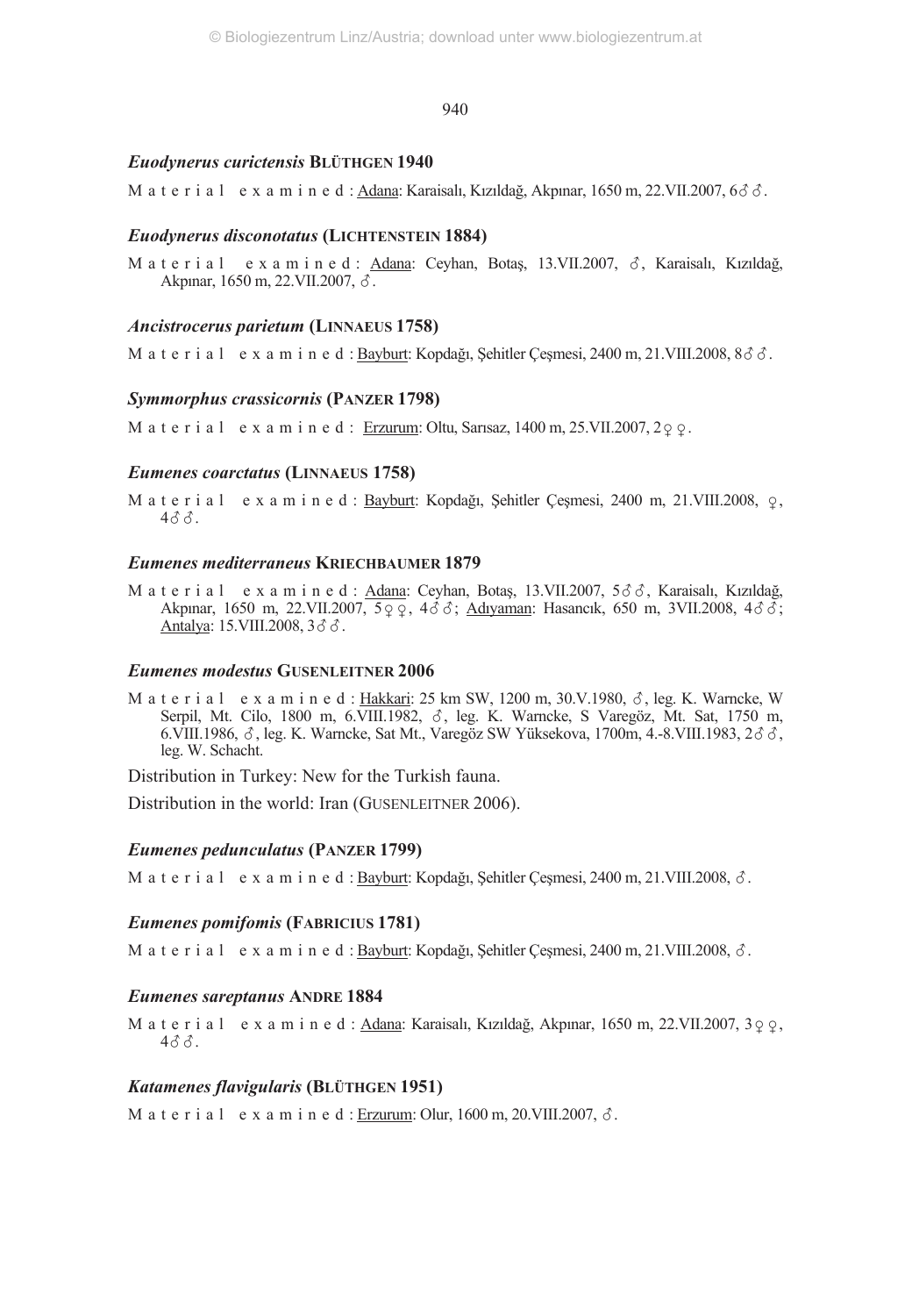## **Subfamily M a s a r i n a e**

#### *Ceramius cyprius smyrnensis* **RICHARDS 1962**

M a t e r i a l  $\cdot$  e x a m i n e d : <u>Adana</u>: Ceyhan, Botaş, 13.VII.2007, 4 $\varphi$   $\varphi$ , 4 $\delta$   $\delta$ .

## **References**

- DVORAK L. & L. CASTRO (2007): New and noteworthy records of vespid wasps (Hymenoptera: Vespidae) from the Palaearctic region. — Acta Entomologica Musei Nationalis Pragae **47**: 229-236.
- GUSENLEITNER J. (2006): Ein neue *Eumenes*-Art aus dem Iran (Hymenoptera: Vespidae, Eumeninae). — Linzer biol. Beitr. **38/**2: 1361-1363.
- YILDIRIM E. (2008): The present situation of some families of Hymenoptera in Turkey. Linzer Biol. Beitr. **40/**2: 973-978.
- YILDIRIM E. & J. GUSENLEITNER (2007): The present situation of the Vespidae-fauna of Turkey (Hymenoptera: Vespidae). — Linzer biol. Beitr. **39/**1: 105-109.

Addresses of the authors: Prof. Dr. Erol YILDIRIM Atatürk University, Faculty of Agriculture Department of Plant Protection TR-25240, Erzurum, Turkey E-mail: eyildi@atauni.edu.tr; yildirimerol@hotmail.com Dr. Josef GUSENLEITNER Pfitznerstrasse 31 A-4020 Linz, Austria E-mail: j.gusenleitner@utanet.at